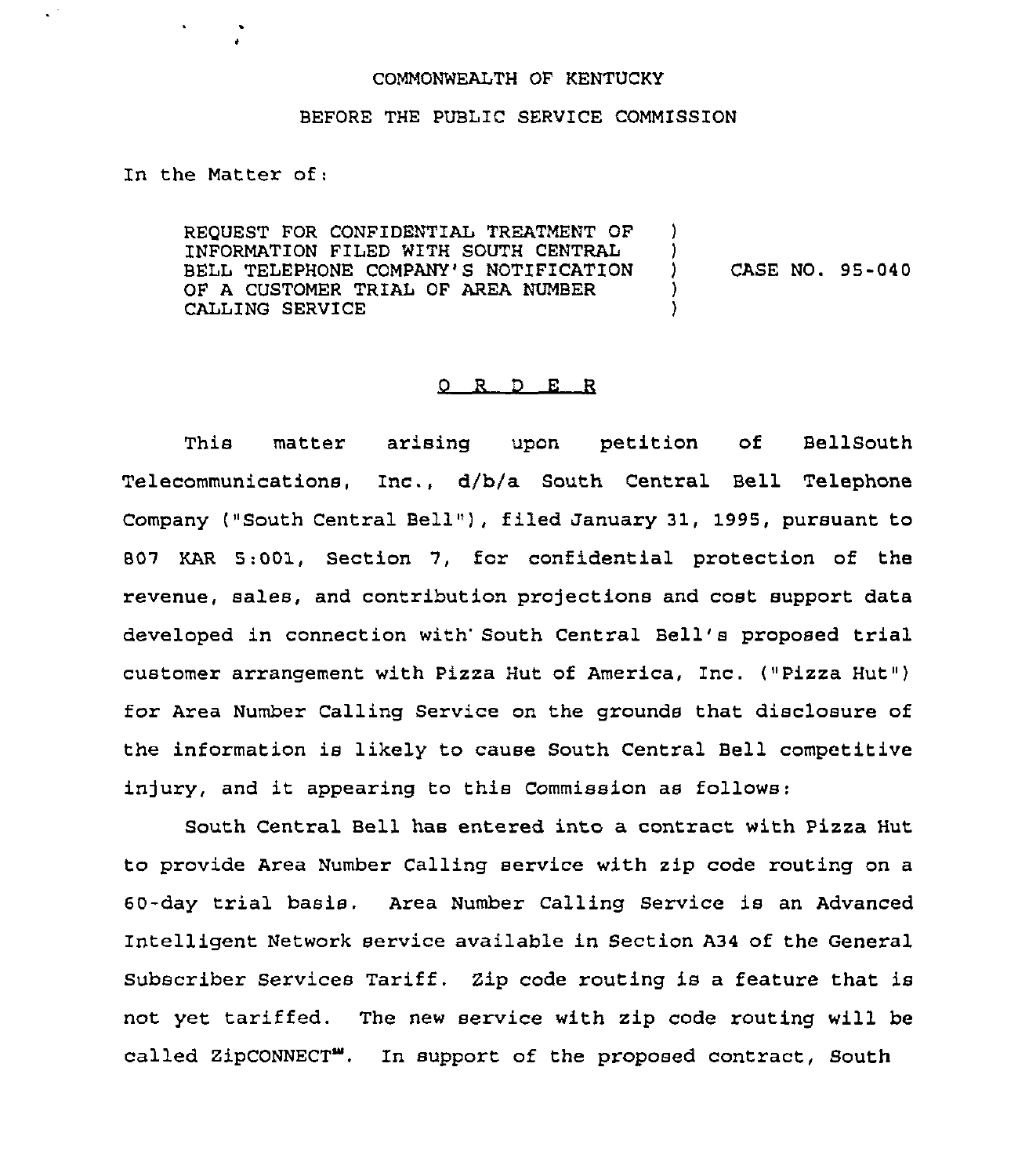Central Bell has filed revenue, sales, and contribution projections and cost support data which it seeks to protect as confidential.

 $\mathbf{v} = \mathbf{v} \times \mathbf{v}$  .  $\mathbf{v} = \mathbf{v}$ 

The information sought to be protected is not known outside South Central Bell and is not disseminated within South Central Bell except to those employees who have a legitimate business need to know and act upon the information. South Central Bell seeks to preserve and protect the confidentiality of the information through all appropriate means, includirg the maintenance of appropriate security at ite offices.

KRs 61.872(1) requires information filed with the commission to be available for public inspection unless specifically exempted by statute. Exemptions from this requirement are provided in KRS 61.878(1). That section of the statute exempts 11 categories of information. One category exempted in subparagraph (c) of that section is commercial information confidentially disclosed to the Commission. To qualify for that exemption, it must be established that disclosure of the information is likely to cause substantial competitive harm to the party from whom the information was obtained. To satisfy this test, the party claiming confidentiality must demonstrate actual competition and a likelihood of substantial competitive in)ury if the information is disclosed. Competitive injury occurs when disclosure of the information gives competitors an unfair business advantage.

South Central Bell's competitors are other providers of single number service. This could include interexchange carriers and other vendors as well. From the information at issue

 $-2-$